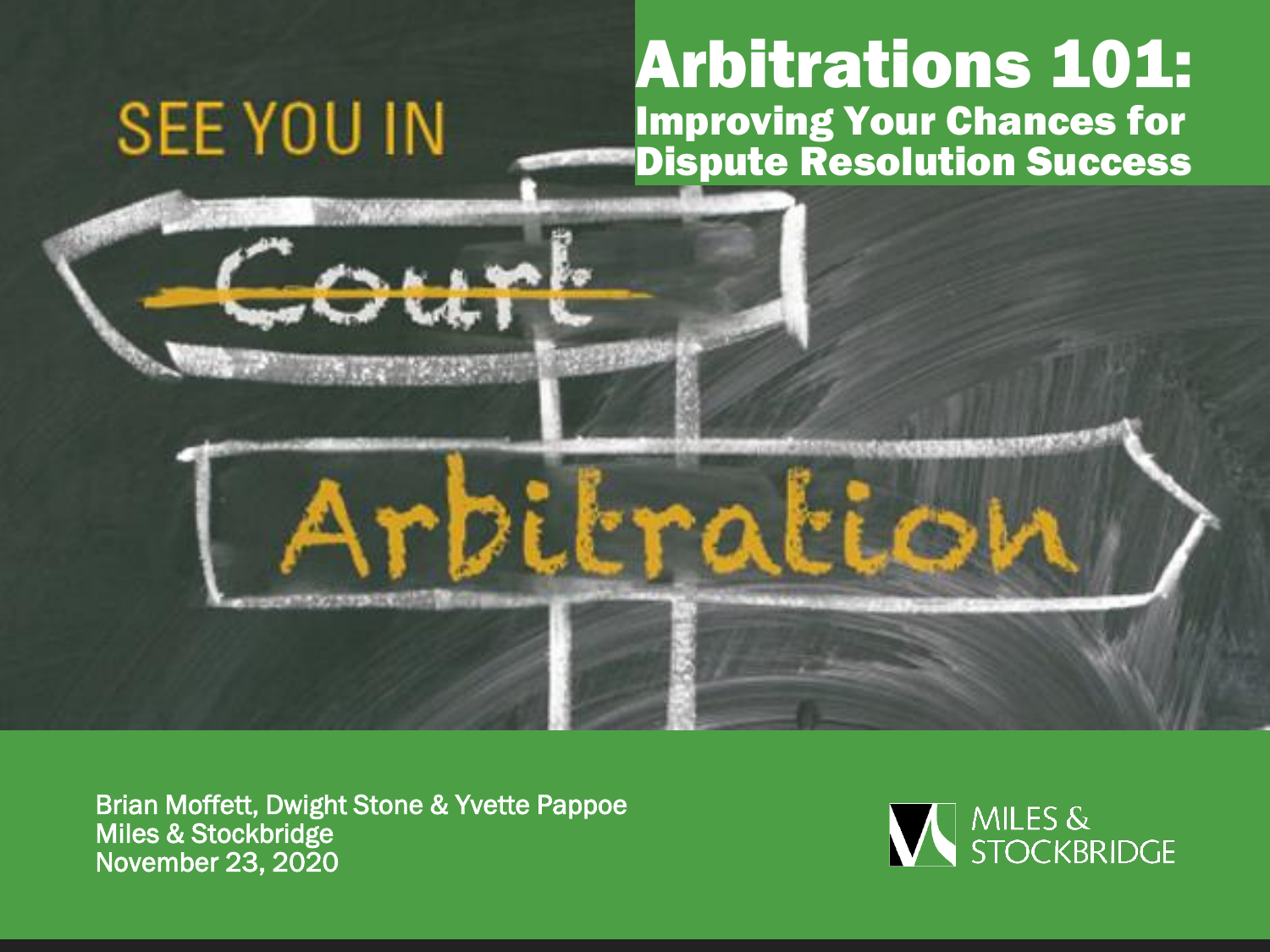

# Pros & Cons of Arbitration v. Litigation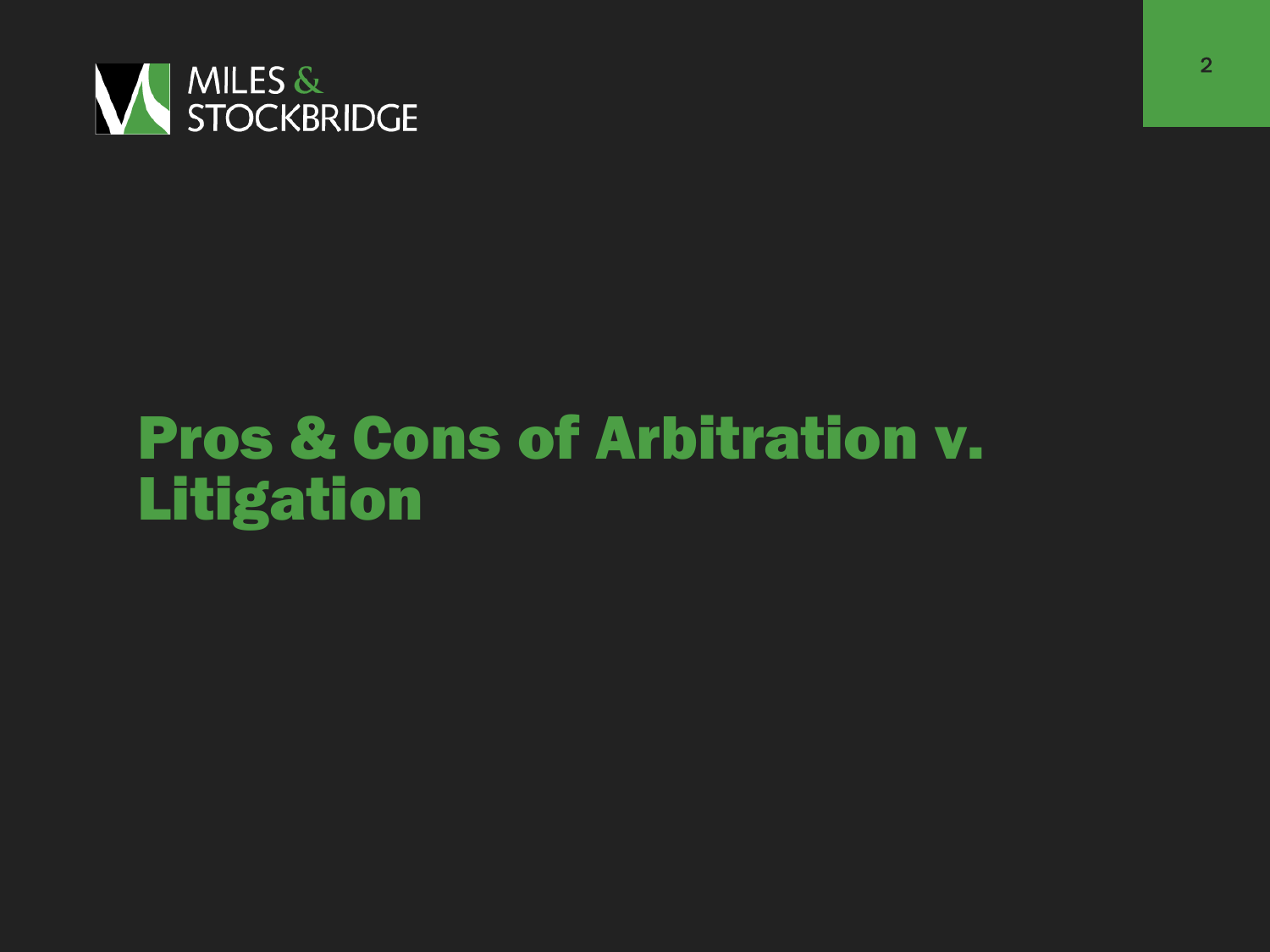

### Costs

- Pro: Usually limited discovery, no depositions, lax rules of evidence, no third-parties, etc. which in turn reduce the costs of taking the matter through resolution.
- Con: Have to pay administrative fee to arbitral forum and the hourly rate of the arbitrator. Net savings for legal spend can be negated if arbitrator prolongs a case that most courts would resolve early via dispositive motion.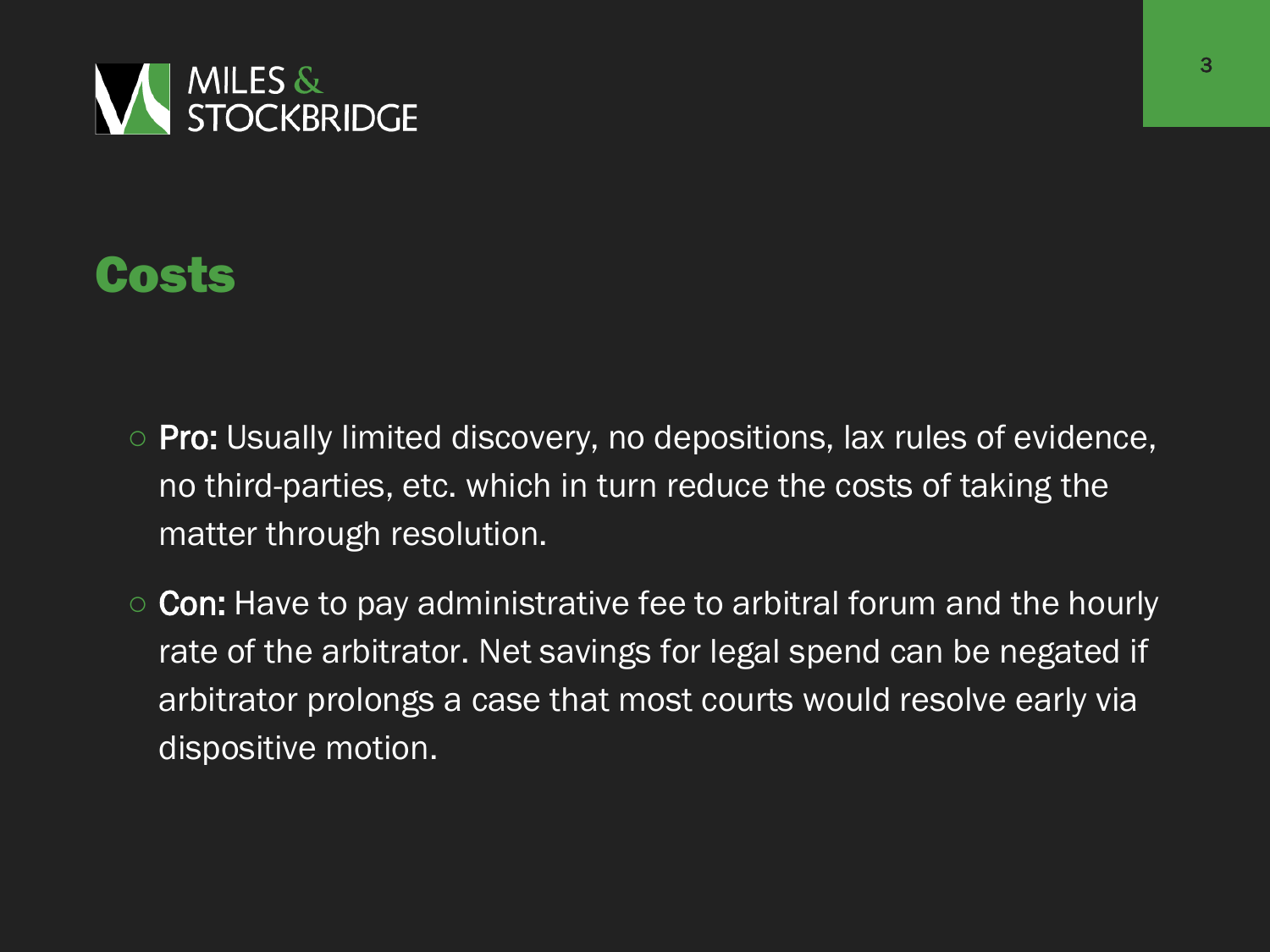

### Time

- Pro: Arbitrator schedules proceedings based on parties' schedules and the average arbitration takes less time to conclude than litigation.
- **Con:** Less time to narrow the issues in dispute either informally or through legal rulings that typically occur in court. Depending on whether you are a plaintiff or defendant and the strength of your position, you may want the additional time litigating in court will provide.

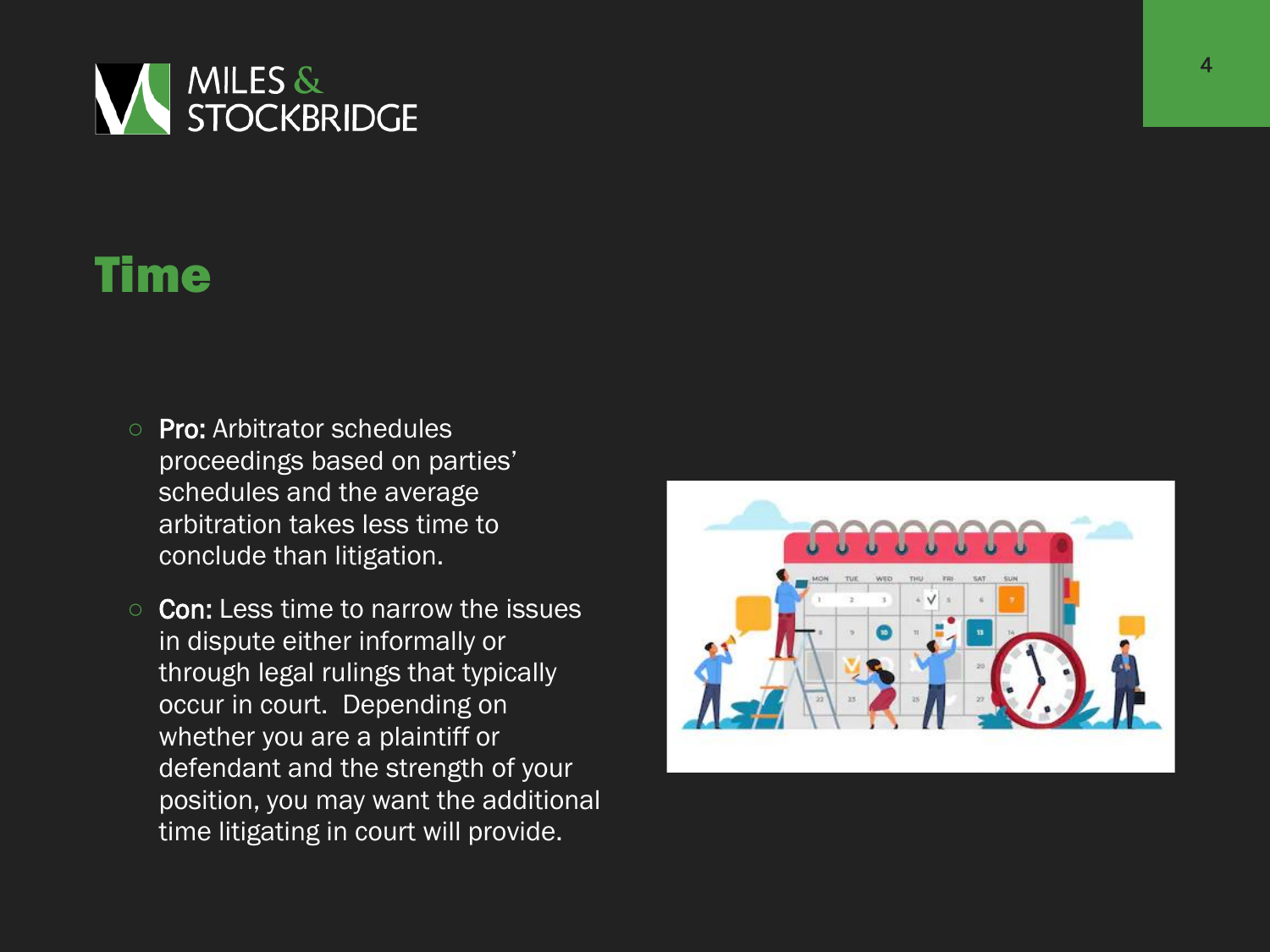

# Decision Maker

- Pro:Parties are involved in selection of arbitration and allows parties to select a person who may have expertise or familiarity with the issue in dispute, as well as other attributes.
- Con: The arbitrator is paid by the hour so he/she has no incentive to bring the arbitration to an early resolution if the claims lack merit or are without factual support. Arbitrator may not have the same experience as a trial judge and the background information available on an arbitrator may be more limited than a judge. A rogue/loose cannon arbitrator more of a risk due to no right of appeal.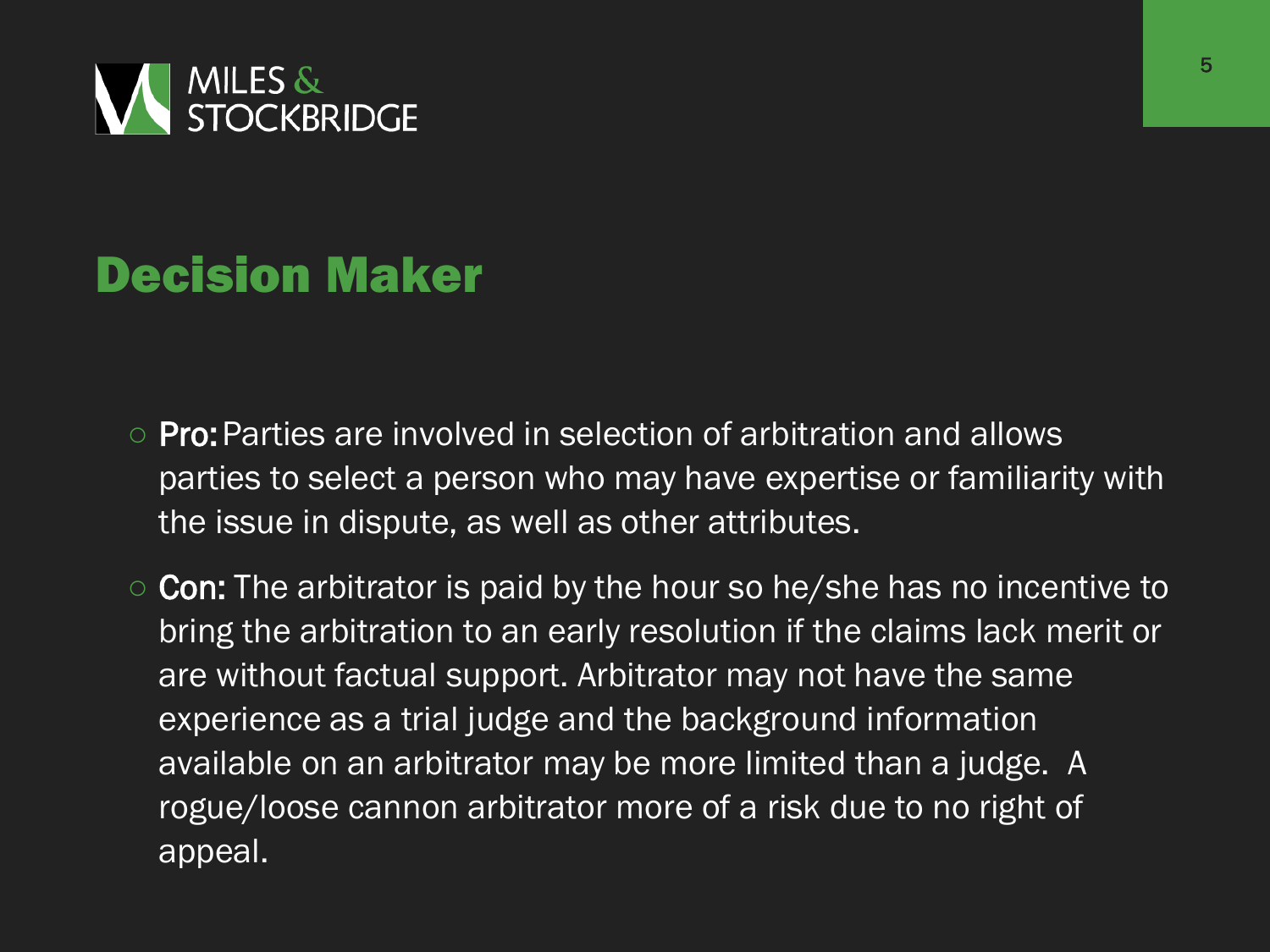

### Rules of Procedure

- Pro: Limited established rules of procedure, which allows the parties and the arbitrator to decide pre-trial matters such as dispositive motions, expert disclosures and discovery.
- Con: Uncertainty as to the rules of procedure and may not be satisfied with no dispositive motions, limited (or no) discovery and minimal expert disclosure.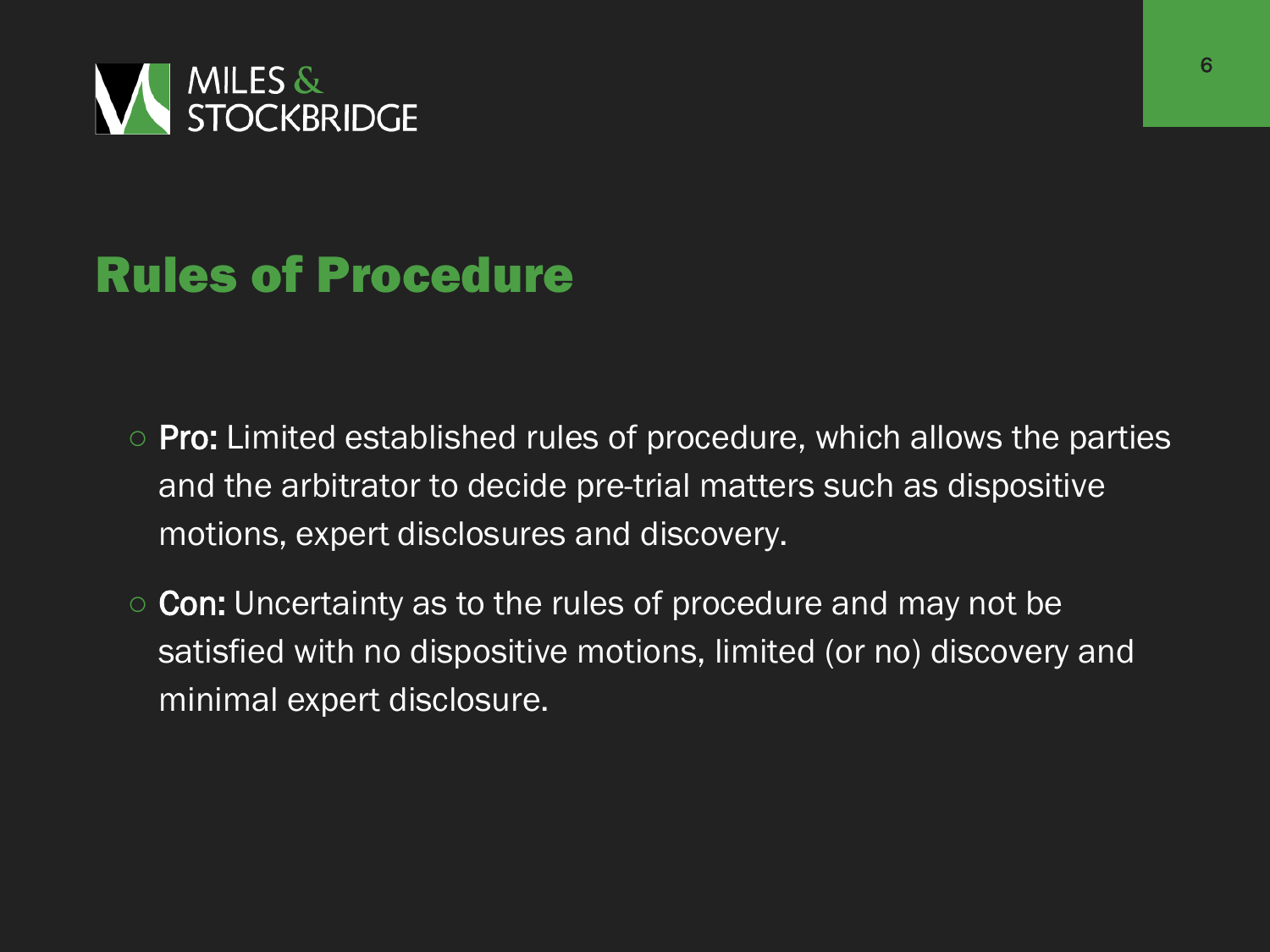

# **Privacy**

- Pro:Except for class arbitrations, arbitrations are private and confidential.
- Con: Because arbitration is a way for parties to resolve their disputes in private and outside of the courts, arbitration awards cannot be enforced without filing a lawsuit to enforce the award. For the most part, court proceedings are public, which can be embarrassing depending on the subject matter of the dispute.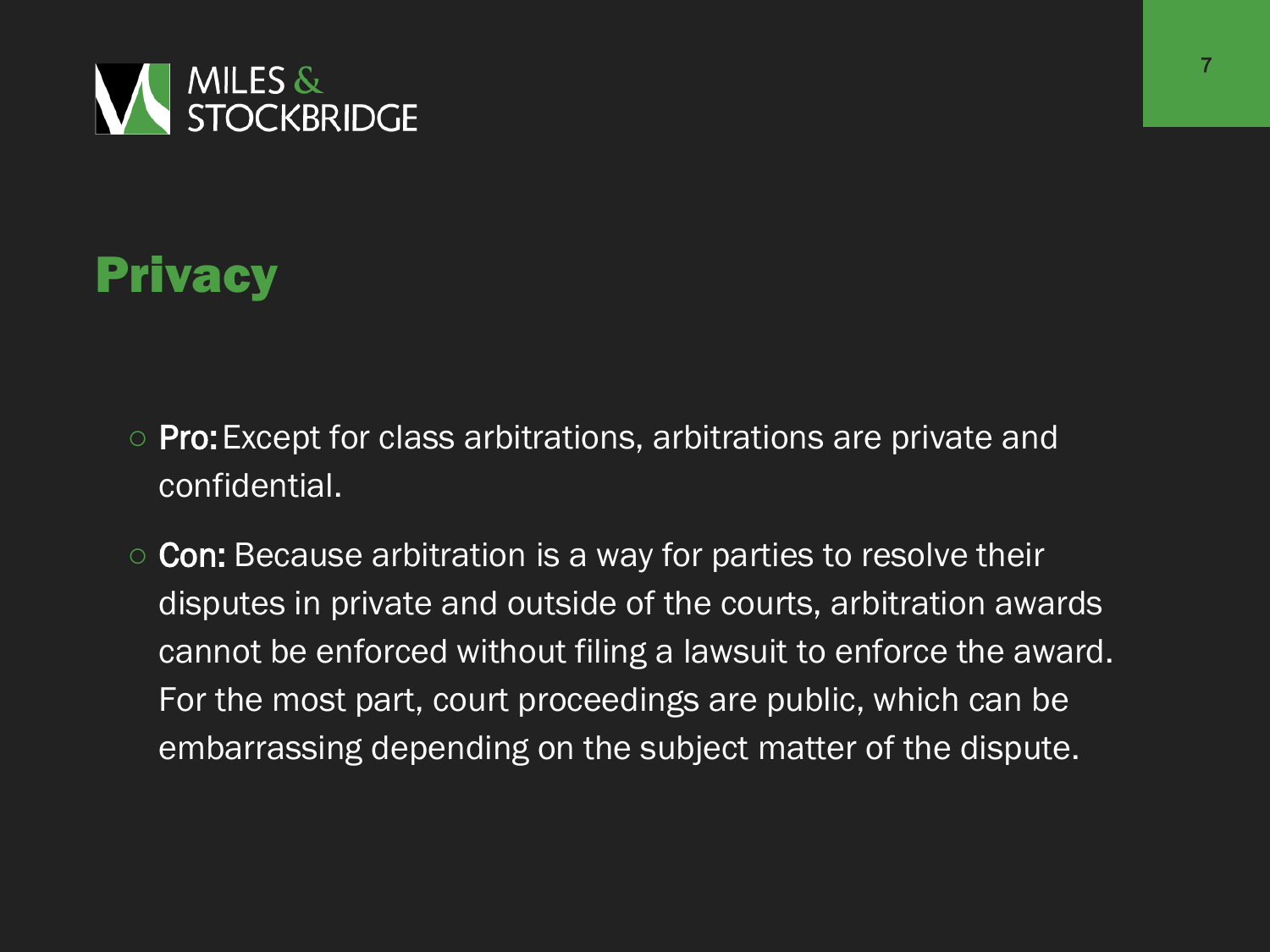

### Rules of Evidence

- Pro: Formal rules of evidence typically do not apply in arbitration so the time and costs associated with presenting a case in arbitration tends to be less than in court.
- Con: Greater possibility of arbitrator allowing and considering unreliable testimony or documents or testimony on issues on which the witness has no first-hand knowledge. Damages likely will not need to be proven with reasonable certainty. In court, there are established rules of evidence that the court must follow and that ensures reliability of evidence.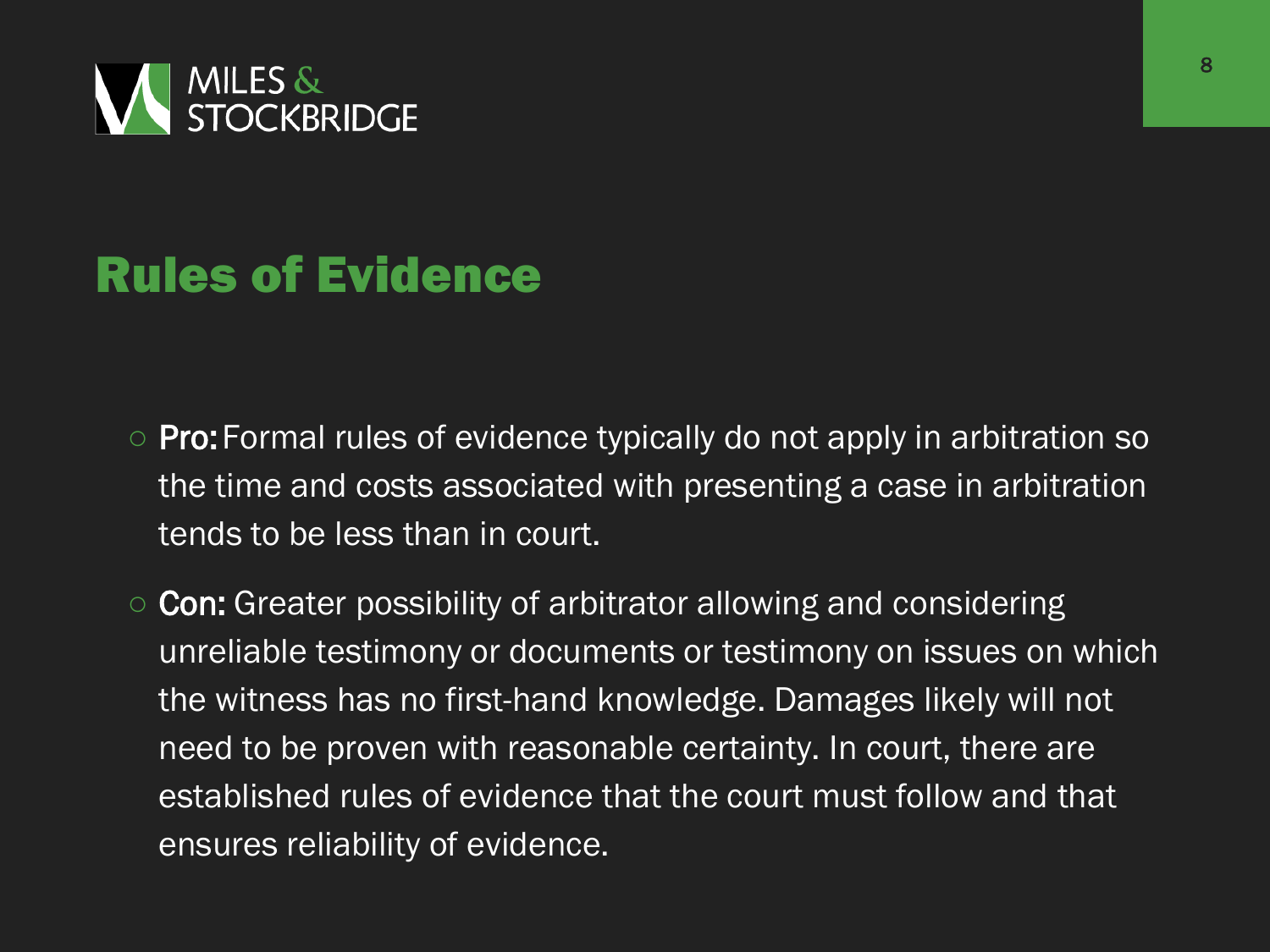

### Subpoena Power

- Pro: Most state laws grant an arbitrator to subpoena witnesses to appear for hearings. The inability to issue discovery subpoenas keep the costs of arbitration low and limits the involvement of third parties.
- Con: Much more limited subpoena power than the court. Generally, the arbitrator does not have the power to issue discovery subpoenas nor does the arbitrator have extra-territorial subpoena power.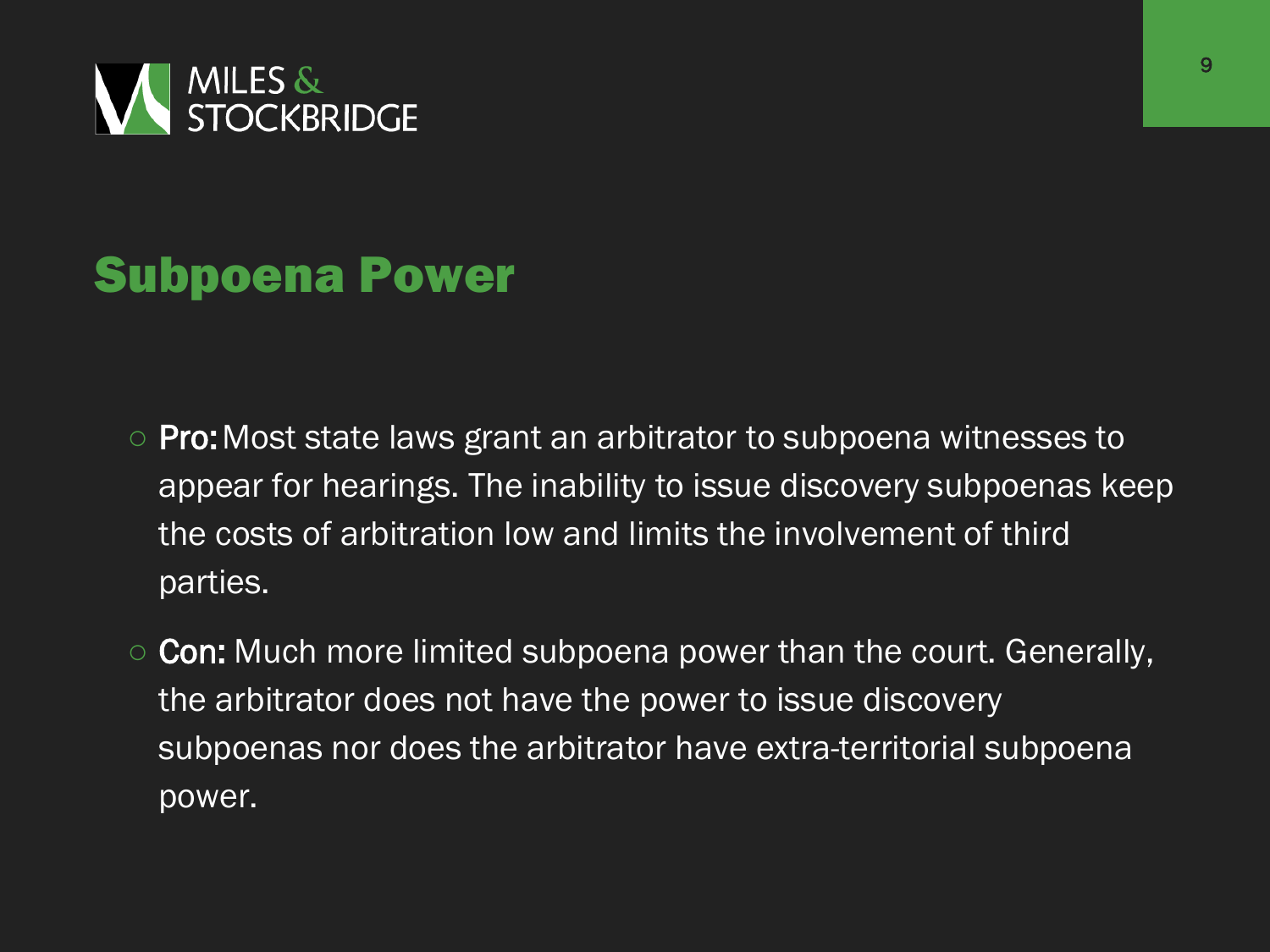

# Appeal/Judicial Review

- Pro: Arbitration awards are final with no meaningful judicial review.
- Con: There is no meaningful judicial review so if arbitrator misapplies/misinterprets the law or bases decision on evidence that should not have been considered, the parties are likely stuck with the ruling. If a court misapplies the law or admits evidence that should be have been excluded, a party typically has, at least, one automatic right of appeal.

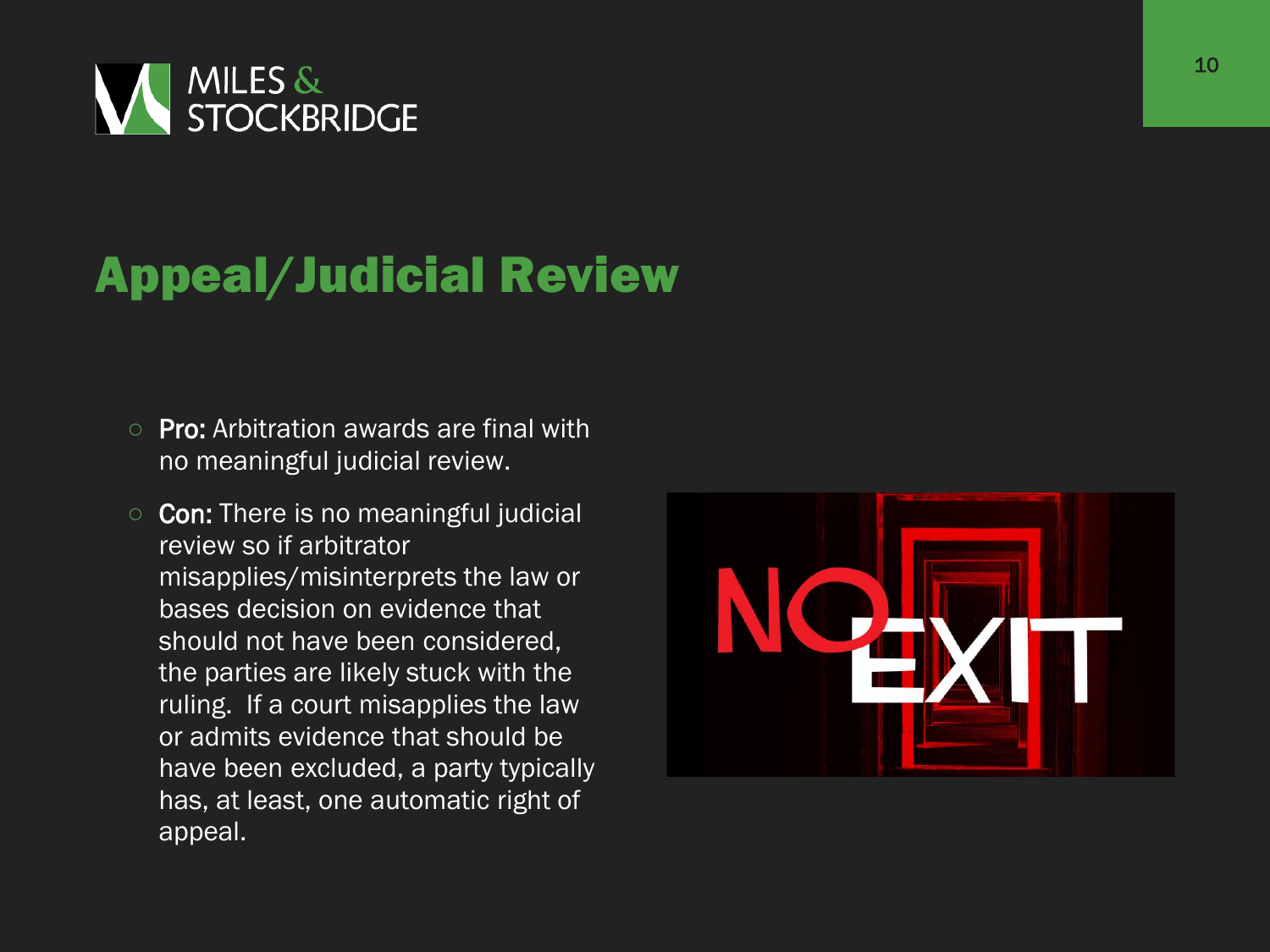

# Third Parties

- Pro: Because arbitration is by agreement, a party cannot join a thirdparty that similarly has not agreed to resolve the dispute by arbitration. Thus, arbitration is typically bi-lateral which allows a more streamline approach and faster resolution.
- Con: Courts allow parties to bring into the litigation responsible third parties which allows all issues in dispute to be resolved through a single proceeding.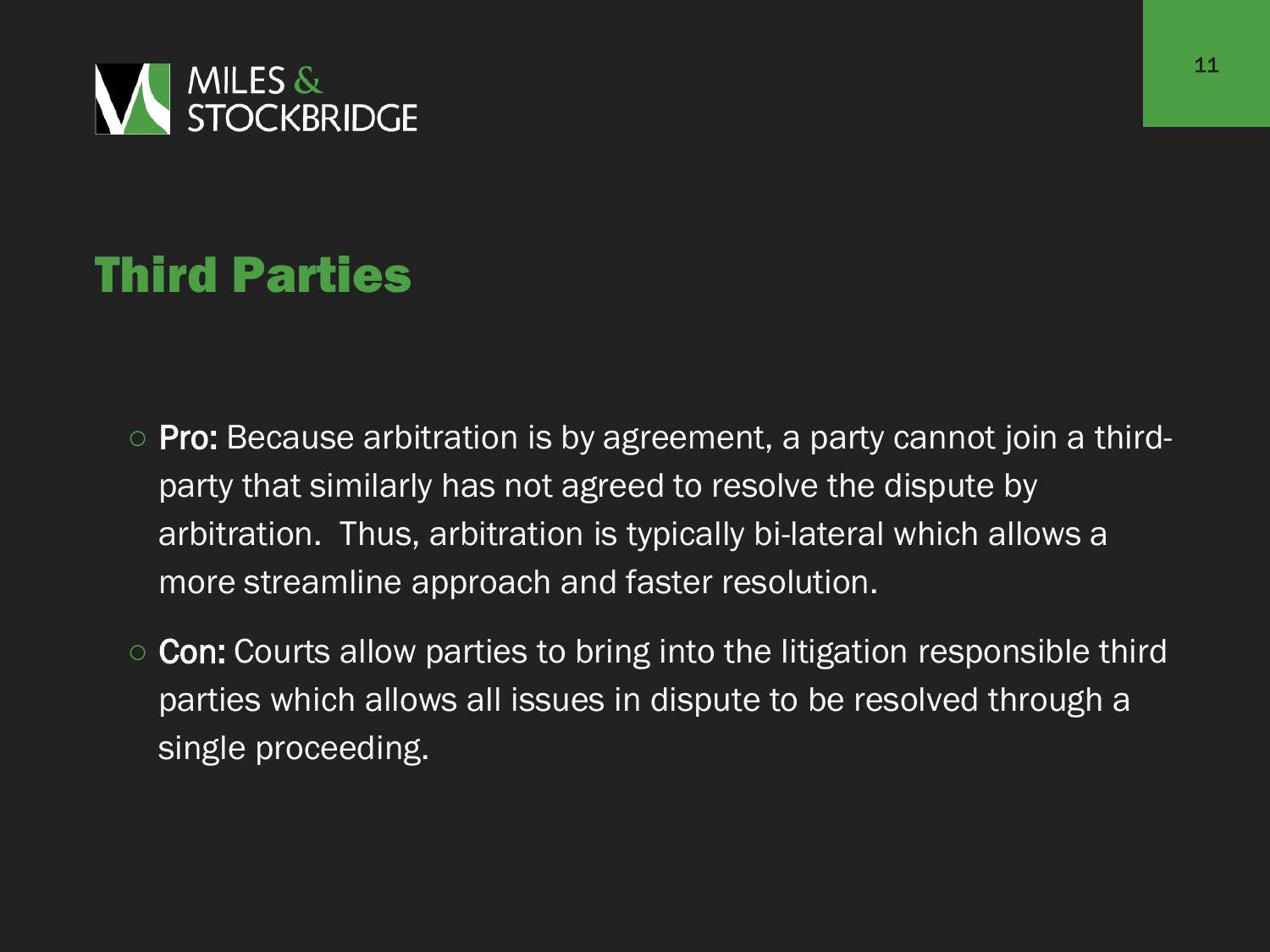

#### In Business 2 Consumer Agreements, Arbitration Clauses Can Avoid Class Actions

- Arbitration provisions can be combined with class action waivers to eliminate consumer class action risks
- Strong series of Supreme Court decisions during last 15 years requiring both state and federal courts to honor these provisions based on the Federal Arbitration Act (FAA)
- For companies providing consumer services, this benefit of arbitration can be huge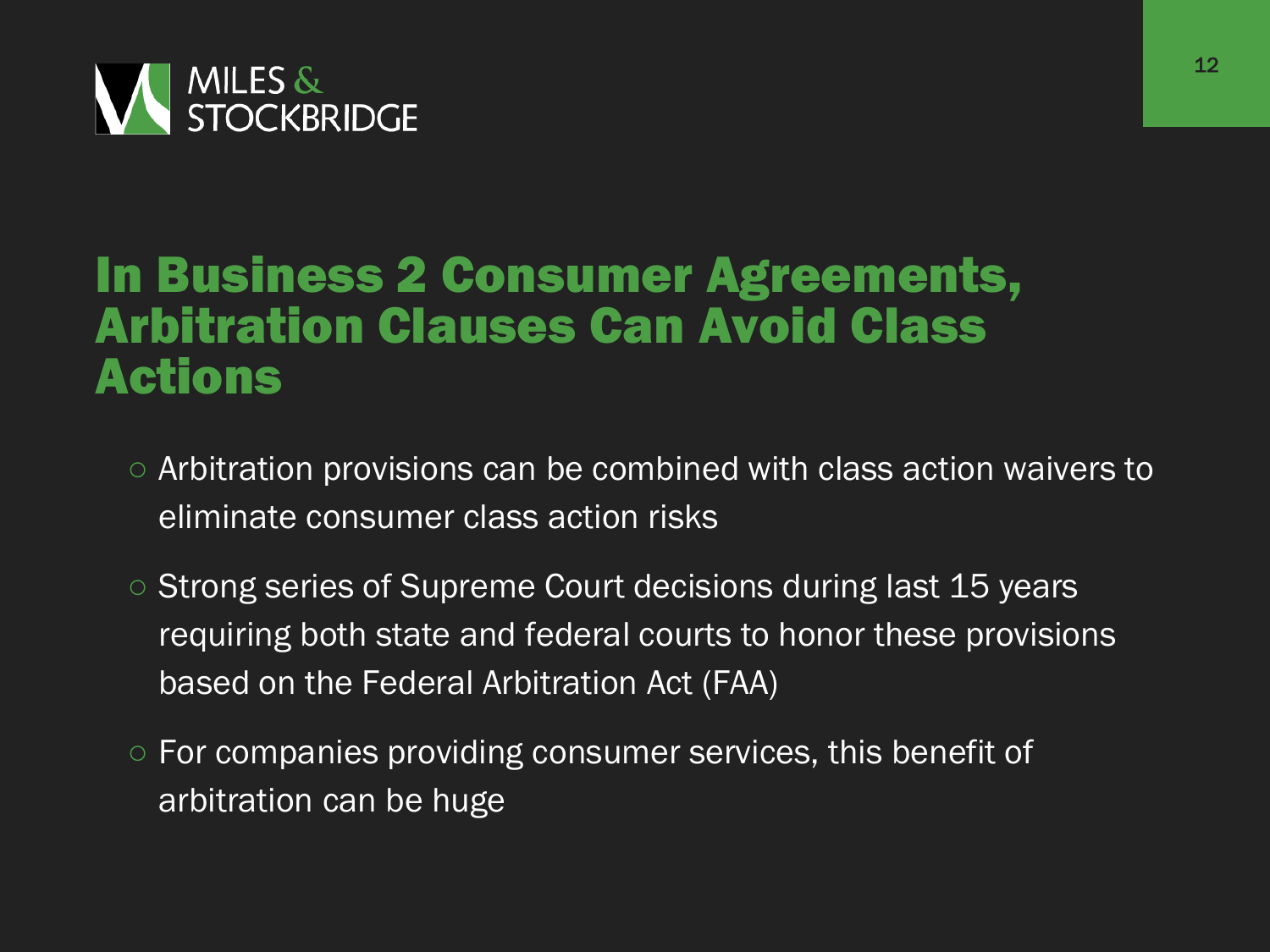



# Drafting the Best Arbitration Provision for Your Company's Needs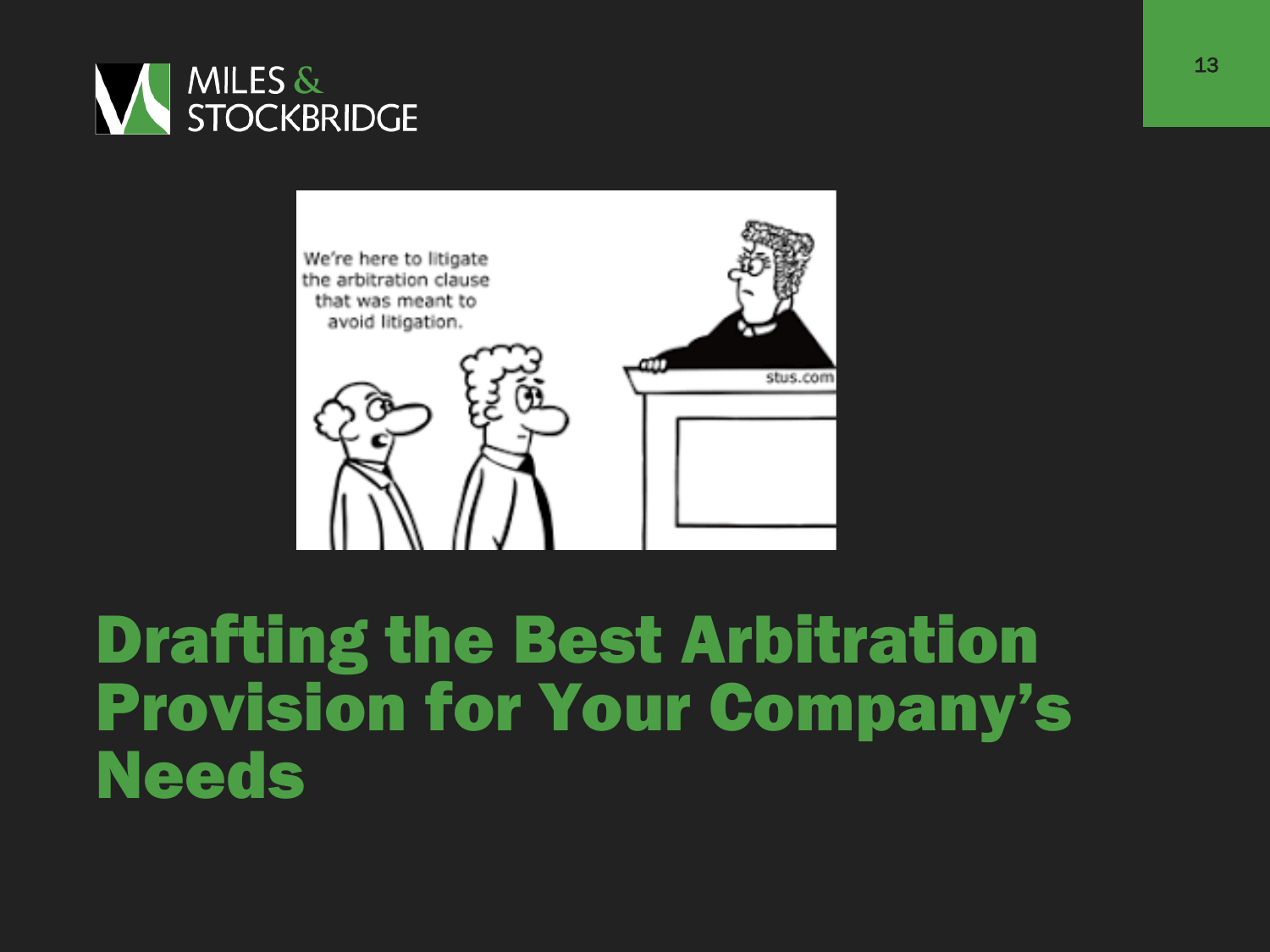

### Enforceability Considerations

- B2B very little concerns regarding enforceability of agreement absent fraud, duress, or lack of capacity
- B2C need to be concerned about procedural and substantive unconscionability
- $\circ$  E2E employee cannot be placed in worse position than would be in court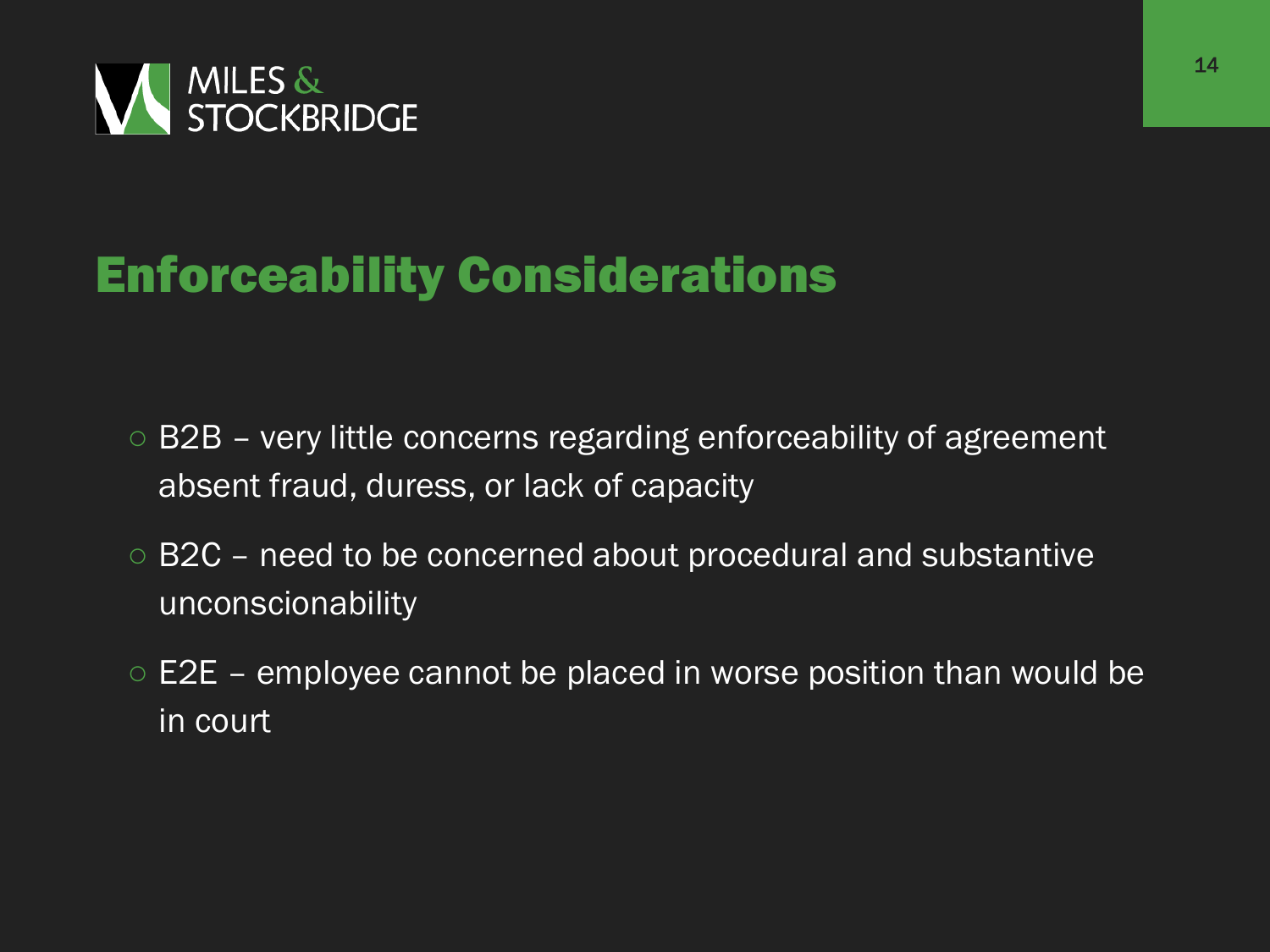

# Breadth of Provisions

- Encompass all disputes v. certain select types of disputes (i.e. only breach of contract claims)
- Exclude equitable disputes such as injunctions, restraining orders, declaratory judgments
- Limit arbitrable disputes to matters where the amount in controversy is above the jurisdictional threshold for small claims
- Grant or limit the arbitrator's power to award punitive damages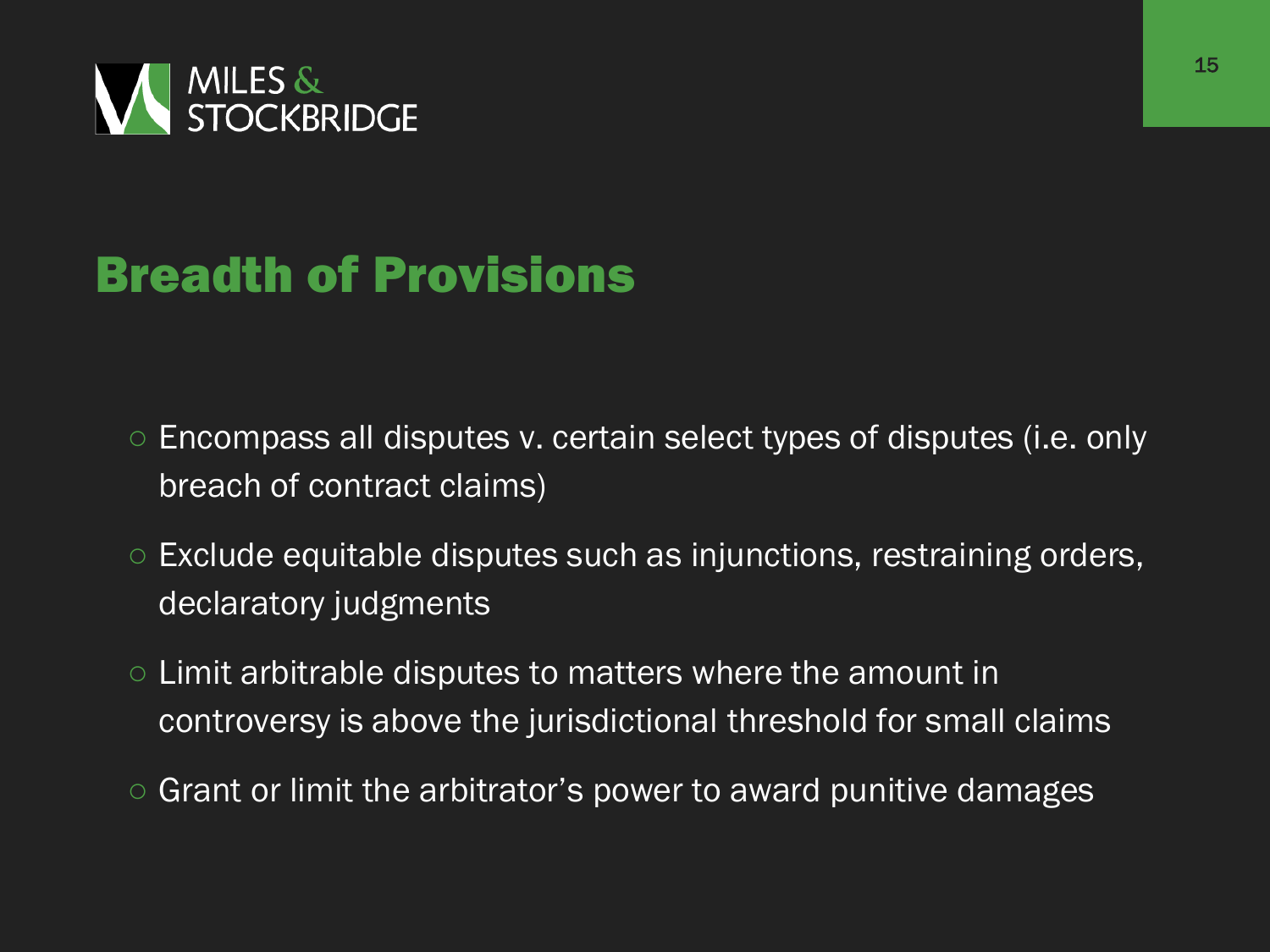

### Pre-Arbitration Thresholds

- Mandatory formal mediation
- Mandatory notice of dispute and good faith efforts to informally resolve dispute within a given time period
- Consider if these add value or just add delay and expense

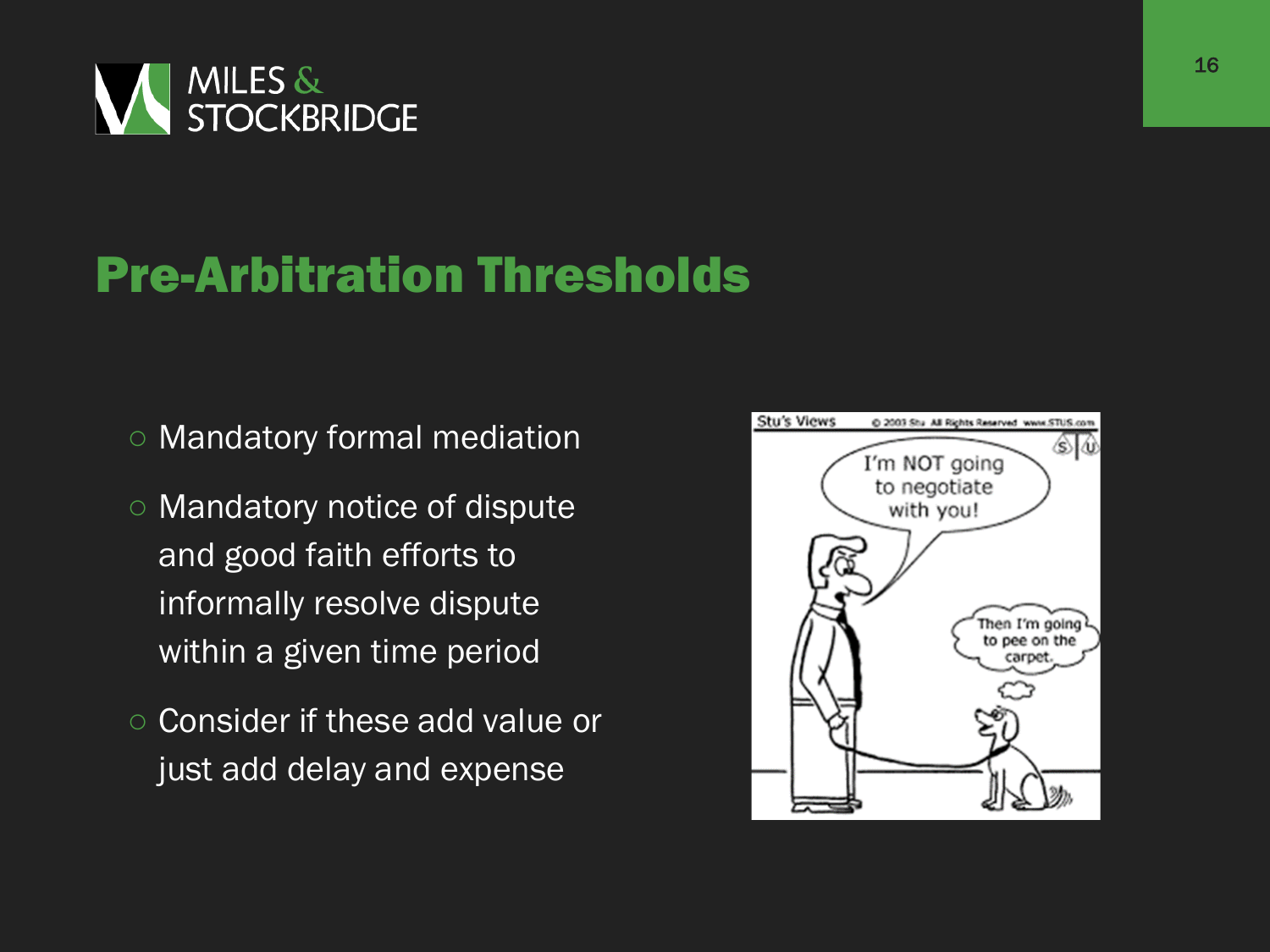

### Specifying Specific Procedures/Rules Beyond the Rules of the Arbitration Body

- Applicability of federal rules of evidence to arbitration proceeding
- Specify the nature of discovery available in arbitration, subject to modification by agreement of the parties
- Provide whether arbitrator or court determines issues of arbitrability, such as whether dispute is within scope of agreement to arbitration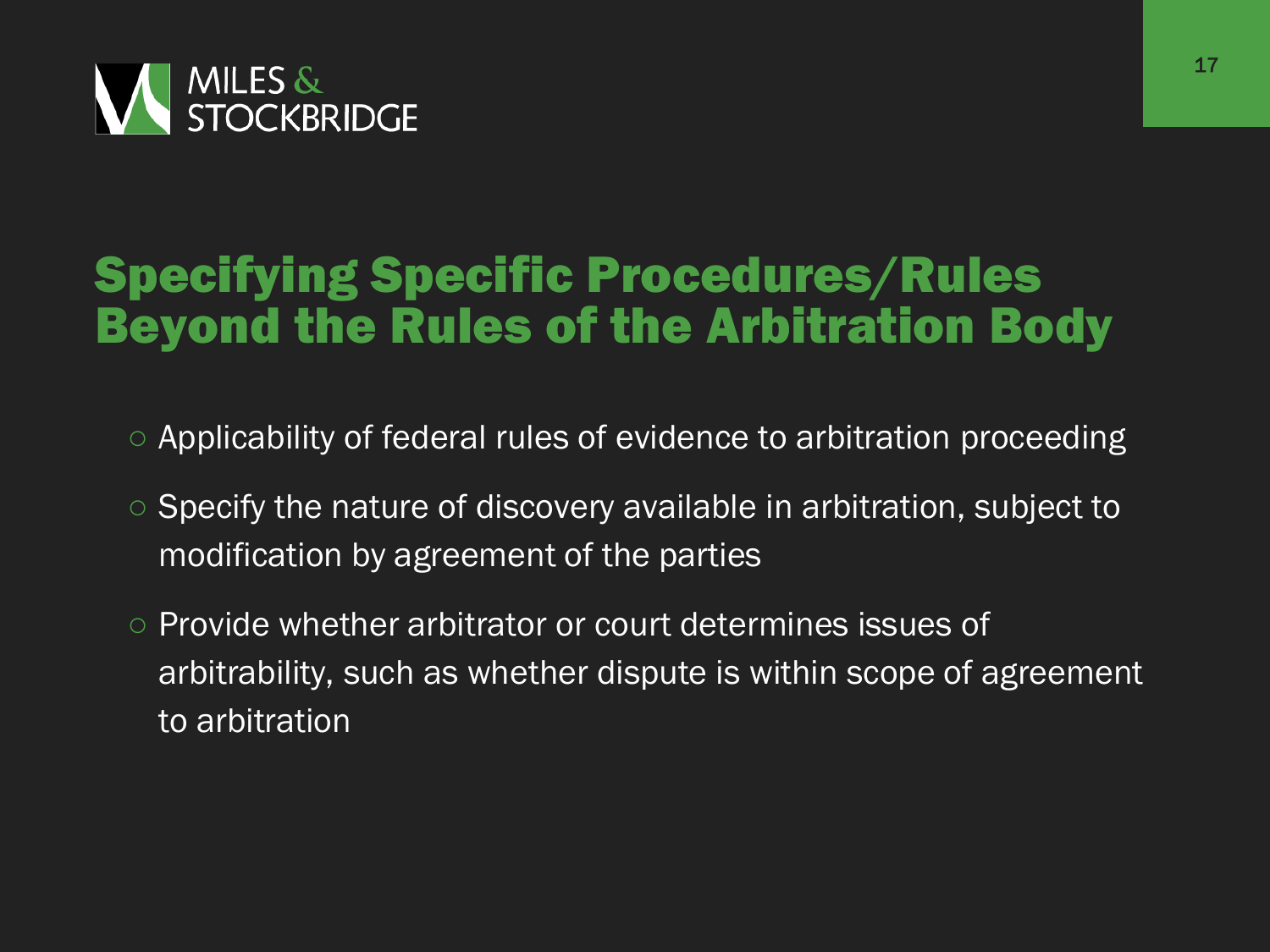

### Selecting the Arbitration Body (AAA, JAMS, ICC, LCIA, CPR, Other?)

- For B2B, AAA is most commonly used for domestic arbitrations. JAMS also is commonly used.
- For international B2B contracts between a US and foreign company, non-American companies may prefer non-American arbitration providers, e.g., ICC/International Court of Arbitration, CPR, LCIA, etc.
- AAA does have an international arm -- ICDR (International Centre for Dispute Resolution).
- **Pros and Cons of different international** arbitration providers



AMERICAN ARBITRATION ASSOCIATION<sup>®</sup>





International Institute for **Conflict Prevention & Resolution** 

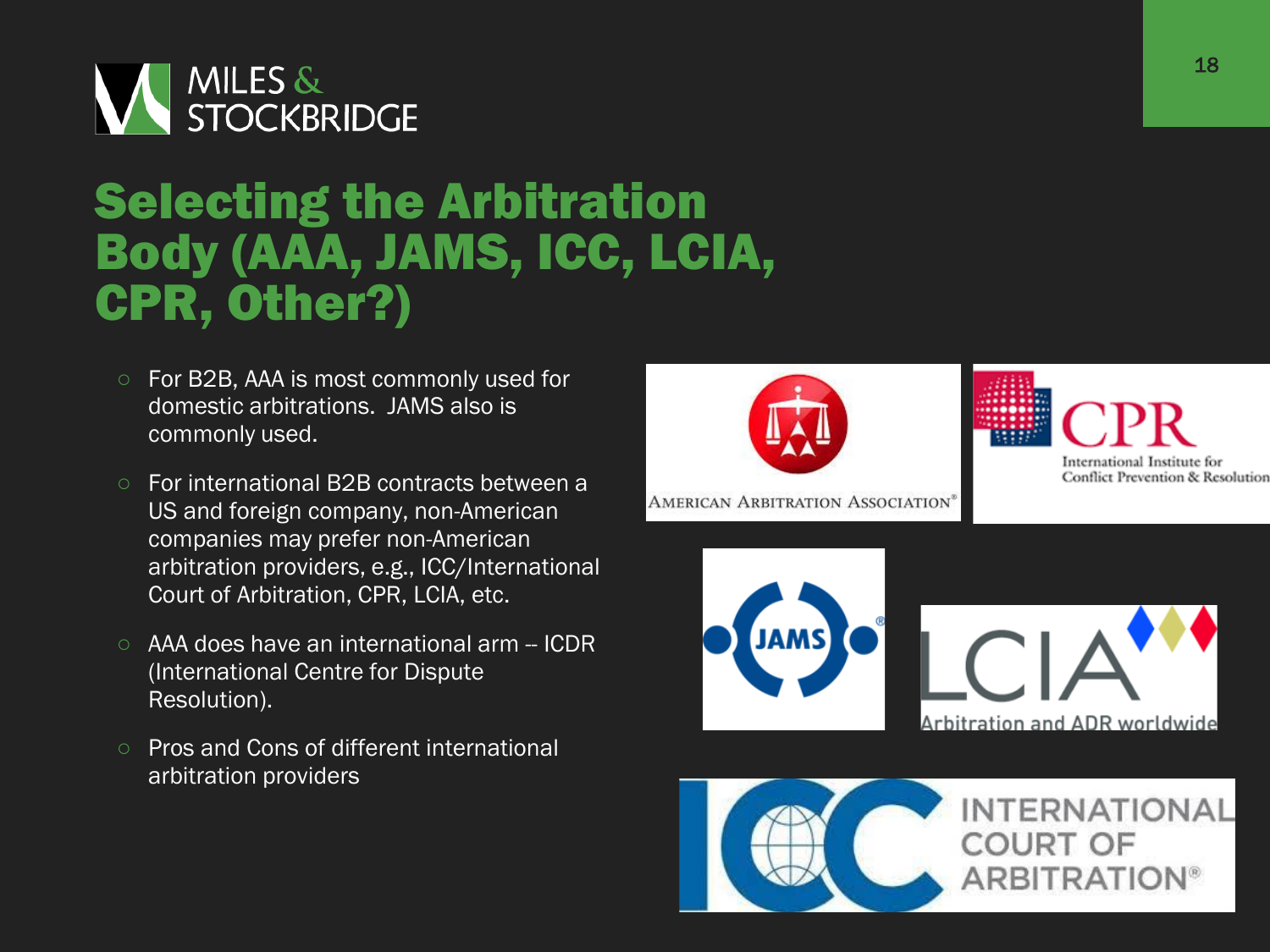

# Sole Arbitrator v. Panel

- Typically one arbitrator is sufficient unless highly complex issues that might necessitate a background in several areas of expertise (i.e. construction arbitrations may require architect, engineer, contractor, and/or lawyer)
- Panel of arbitrators will be more expensive
- More efficient if only one arbitrator
- Panel decision is more likely to be a compromised ruling based on different views of the arbitrator – less chance for outlier outcomes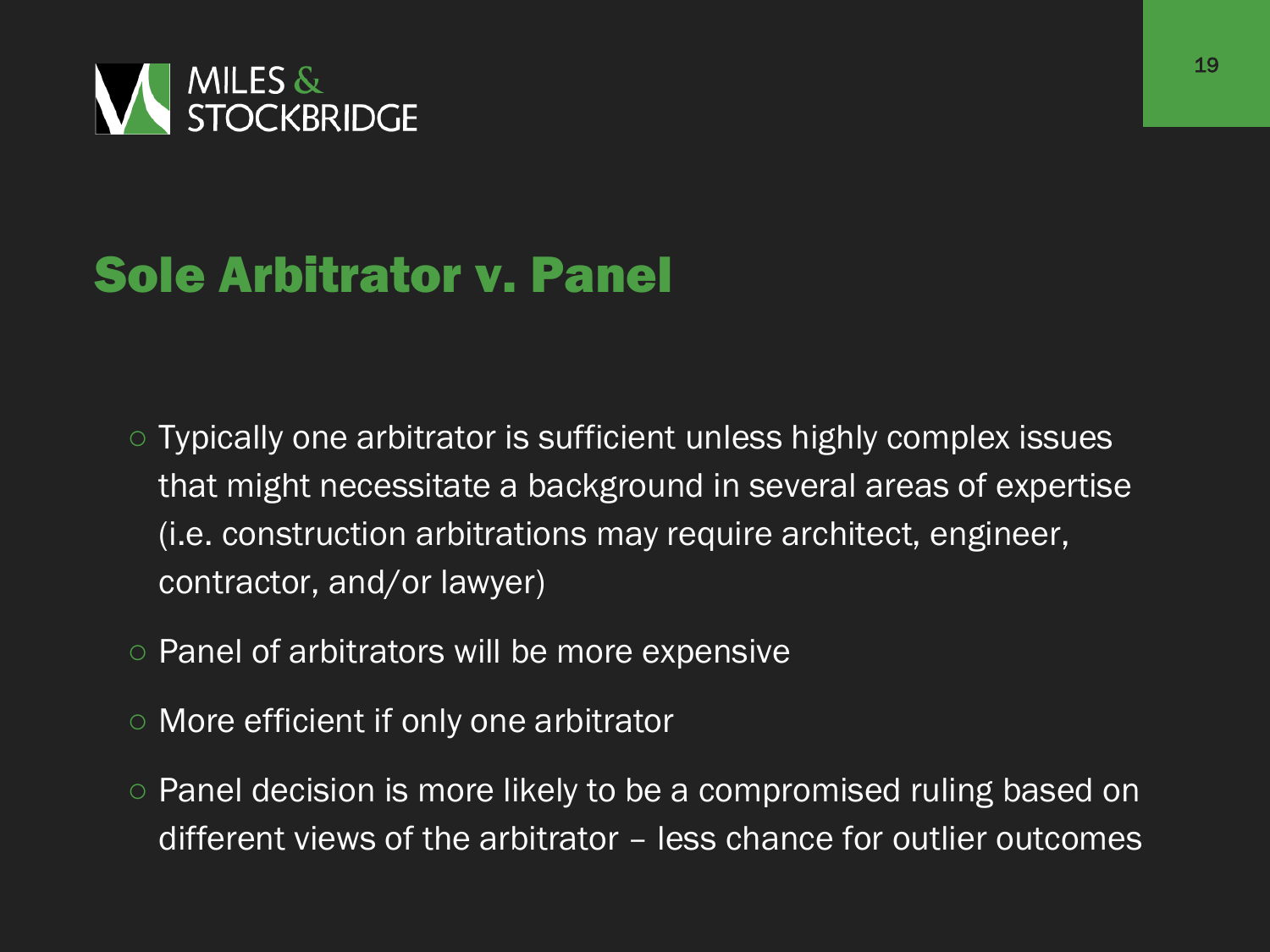

# Selecting the Arbitrator(s)

- Do your due diligence
- Extremely important to research potential choices
- Don't just rely on CV; try to actually speak with attorneys who have used them
- Good mediator is not necessarily a good arbitrator different roles
- $\circ$  Try to learn how busy they are  $-$  sometimes you can get their upcoming calendar – busy is better, but not swamped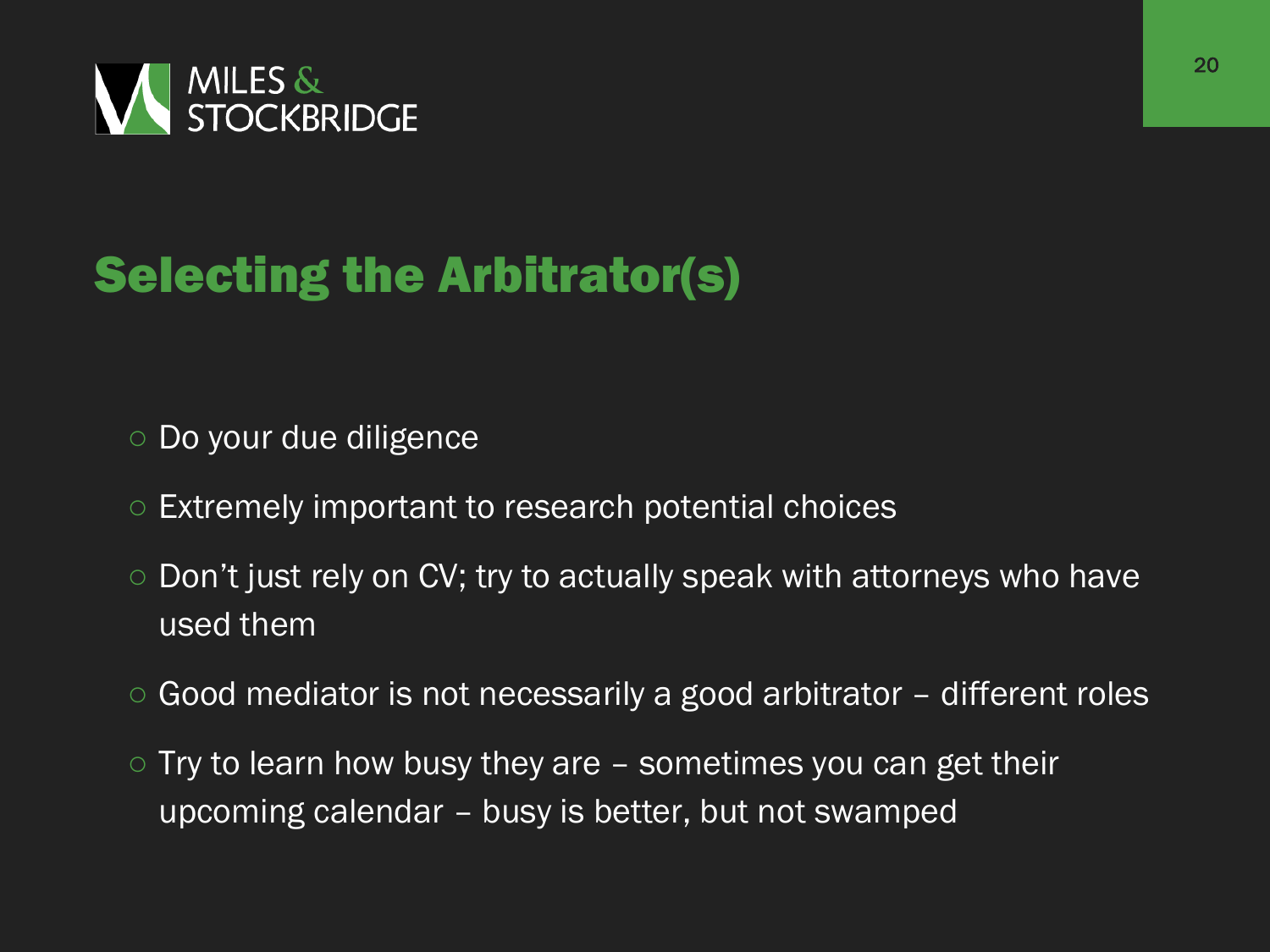

# Questions?







Brian Moffet bmoffet@milesstockbridge.com 410 385-3656

Dwight Stone dstone@milesstockbridge.com 410 385-3649

Yvette Pappoe ypappoe@milesstockbridge.com 410 385-3697